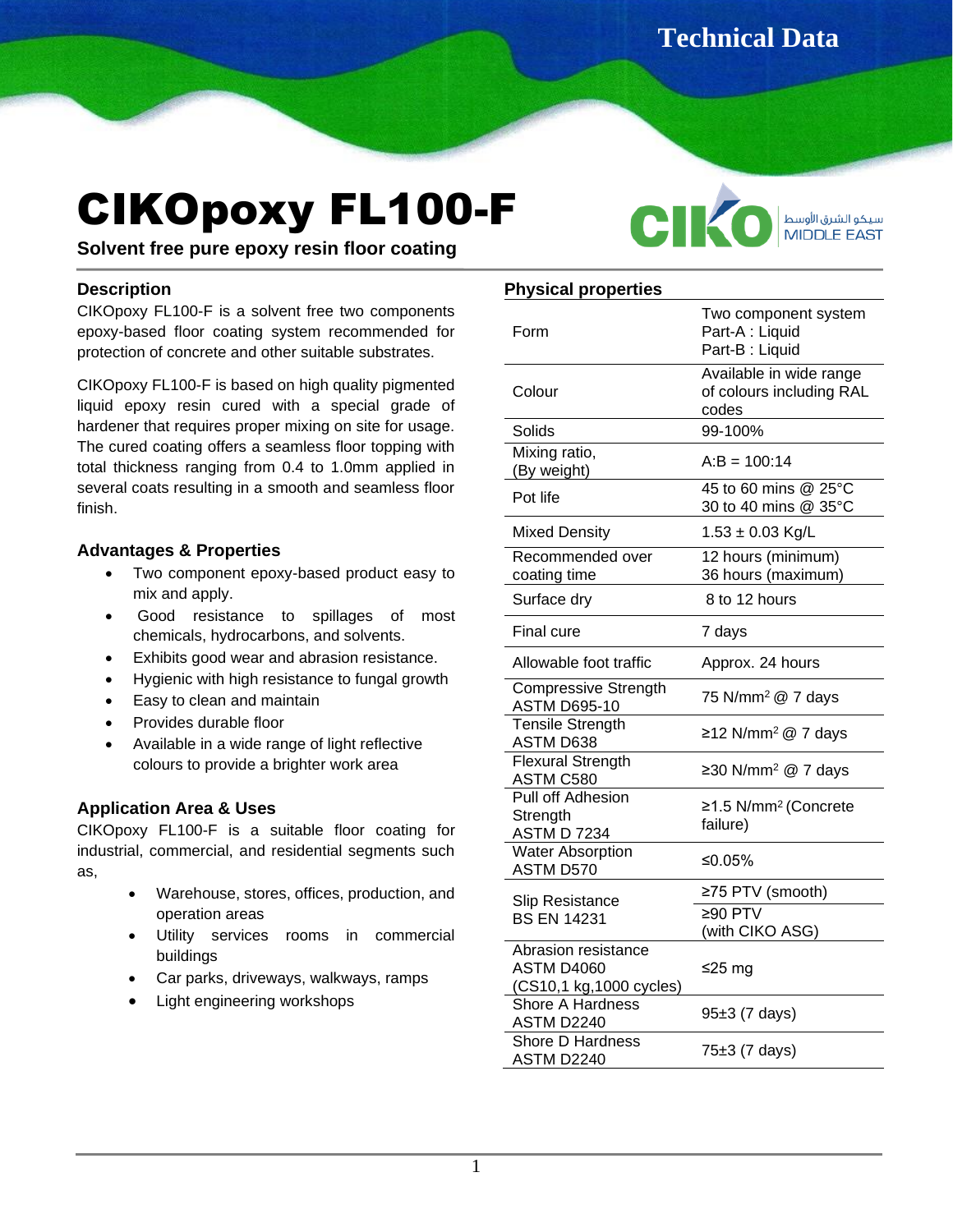

#### **Chemical Resistance**

CIKOpoxy FL100-F is resistant to a wide range of chemicals when tested as per ASTM D543, Patching Method. Specific data is as below table:

| <b>Test Solution</b> | Test<br><b>Conditions</b> | <b>Observation</b><br>& Test Result |
|----------------------|---------------------------|-------------------------------------|
| Sulphuric acid       |                           |                                     |
| Hydrochloric Acid    |                           |                                     |
| Acetic Acid          |                           |                                     |
| Lactic Acid          |                           |                                     |
| Sodium               |                           |                                     |
| Hydroxide            |                           |                                     |
| Ammonium             | $23 \pm 2$ °C             | N٥                                  |
| Hydroxide            | $(7 \text{ days})$        | Characteristic                      |
| Sodium Chloride      |                           | Observed                            |
| Petrol               |                           | (Resistant)                         |
| Kerosene             |                           |                                     |
| Hydraulic oil        |                           |                                     |
| Vegetable oil        |                           |                                     |

## **Coverage**

24 kg kit of CIKOpoxy FL100-F will provide a theoretical coverage between 77 and 80  $\mathrm{m}^2$  at 200 microns DFT. Note: The coverage depends on the floor condition, type of finish and wastage. Consult CIKO technical department for assistance.

## **Application instructions**

#### **Surface preparation of concrete and screeds**

The concrete and screed shall be fully cured aged at least 28 days achieving a compressive strength and surface pull off tensile strength of 25 N/mm<sup>2</sup> and 1.5 N/mm<sup>2</sup> respectively. The concrete surface should be free from dust and loose particles or weak thin layers. All contamination such as oil, grease and extraneous spillages must be cleaned using the suitable cleaning agent. Concrete shall be diamond disk grinded, grit/shot blasted or treated with equivalent and suitable mechanical means having a surface moisture content not exceeding 4%.

All cracks, deteriorated areas, movement joints shall be well treated and addressed prior to the application of the primer or first coat of CIKOpoxy FL100-F.

#### **Priming**

Usually priming is not required, unless CIKOpoxy FL100-F is to be applied over bare concrete or on highly porous substrates.

For porous surfaces, use a low viscosity two components epoxy-based primer such as CIKOpoxy Prim 11 or CIKOpoxy Prim 14 to prime the substrate. The base [Part-A] and hardener [Part-B] components of the primer should be mixed thoroughly using a heavy duty, adjustable speed drill paddle assembly for three to four minutes and ensure a homogenous mixture is obtained.

For concrete surfaces that are of medium to low porosity and subject to heavy traffic, it is recommended to use CIKOpoxy Prim14 or CIKOpoxy Prim 14- SF.

To improve mechanical bonding and achieve an antislip textured surface, broadcast CIKO ASG over the still wet primer.

Application instructions of primer should be carried out as per the respective technical data sheet. Allow the primer to dry for 12-24 hours depending on the prevailing ambient conditions prior proceeding with application of CIKOpoxy FL100-F further coats.

#### **Application of topcoats**

The base component [Part-A] of CIKOpoxy FL100-F should be mixed thoroughly using a heavy-duty adjustable speed drill-paddle assembly for one minute separately to ensure a homogenous mix with uniform colour. whilst mixing, pour the hardener component [Part-B] into the mixed base component [Part-A] and further mix for 2 to 3 minutes to achieve a homogeneous mixture.

Properly mixed material should be applied using brush or high-quality roller over the dry and clean primed surface at the required consumption rate to maintain the required thickness. The coated surface should be left for 12 – 24 hours curing, depending on the prevailing ambient conditions.

It is always recommended to apply CIKOpoxy FL100-F in two coats or as a single coat of higher thickness. The high-build coat should be spiked using spike rollers to release entrapped air in the material to obtain a uniform, smooth and even finish.

## **Precautions**

Prior and during application of primer and coatings, ensure that:

- Moisture content of the substrate is less than 4%.
- Ambient temperature is between  $10 45^{\circ}$ C.
- Substrate temperature is between  $10 35^{\circ}$ C, and at least 3°C above dew point temperature.
- Relative humidity is below 75%.
- Rain, water spillage or water condensate is not expected within the next minimum 12-18 hours.